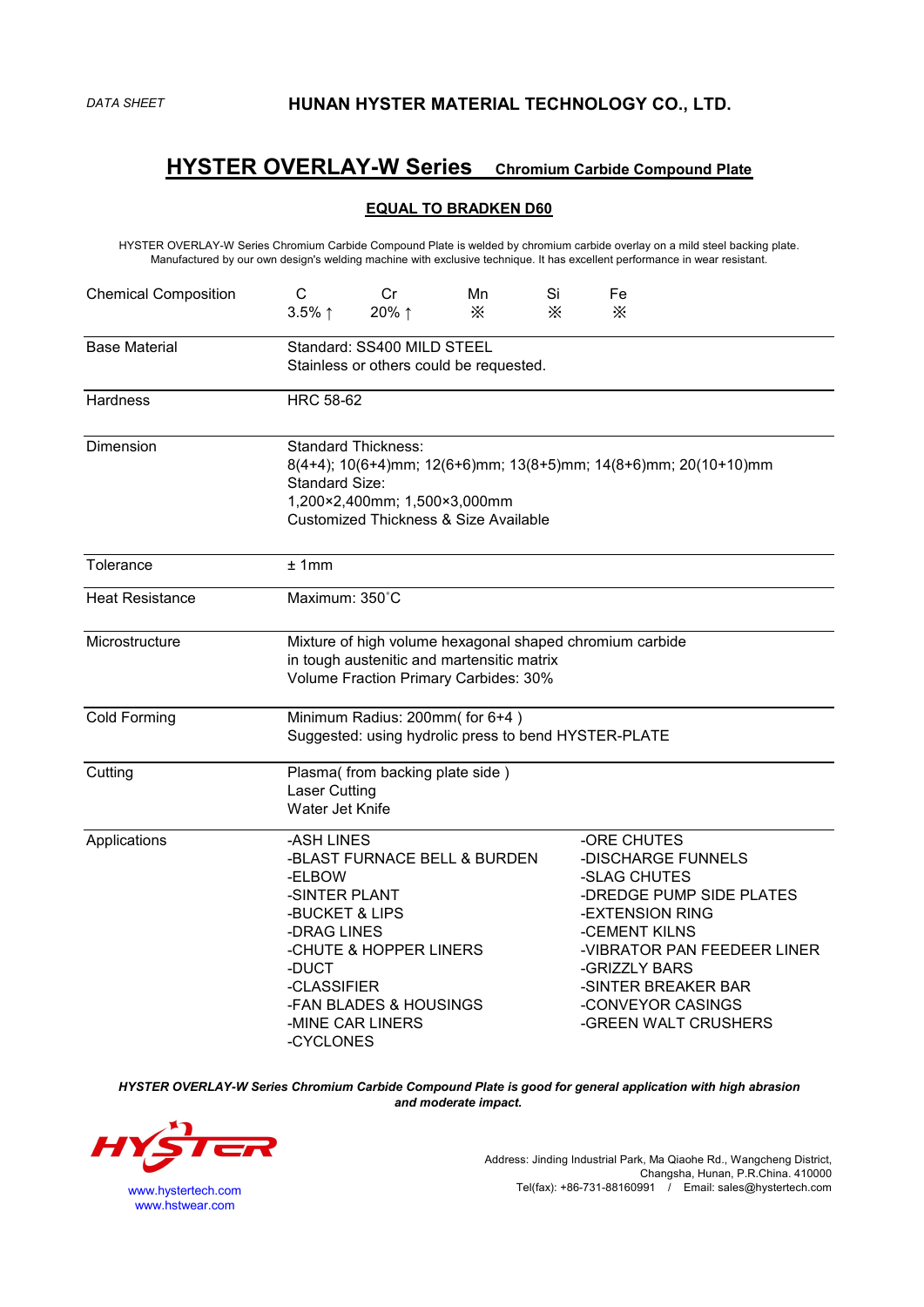# **HYSTER OVERLAY-WI Series Complex Carbide Compound Plate**

## **EQUAL TO BRADKEN D80**

HYSTER OVERLAY-WI Series Complex Carbide Compound Plate is welded by chromium carbide overlay on a mild steel backing plate. Manufactured by our own design's welding machine with exclusive technique. It has excellent performance in wear resistant.

| <b>Chemical Composition</b> | C<br>Cr<br><b>Nb</b><br>Mn                                                            |  |  |  |  |  |  |
|-----------------------------|---------------------------------------------------------------------------------------|--|--|--|--|--|--|
|                             | 20%↑<br>2.0% $\uparrow$<br>2.0% $\uparrow$<br>$3.5\%$ ↑                               |  |  |  |  |  |  |
| <b>Base Material</b>        | Standard: SS400 MILD STEEL                                                            |  |  |  |  |  |  |
|                             | Stainless or others could be requested.                                               |  |  |  |  |  |  |
| Hardness                    | Hv 550 - 700.                                                                         |  |  |  |  |  |  |
| Dimension                   | <b>Standard Thickness:</b><br>10(6+4)mm; 12(6+6)mm; 13(8+5)mm; 14(8+6)mm; 20(10+10)mm |  |  |  |  |  |  |
|                             | Standard Size:                                                                        |  |  |  |  |  |  |
|                             | 1,200×2,400mm; 1,500×3,000mm                                                          |  |  |  |  |  |  |
|                             | <b>Customized Thickness &amp; Size Available</b>                                      |  |  |  |  |  |  |
| Tolerance                   | ±1mm                                                                                  |  |  |  |  |  |  |
| <b>Heat Resistance</b>      | Maximum: 350°C                                                                        |  |  |  |  |  |  |
| Microstructure              | With large amount of chromium and Niobium carbides in controlled<br>growth direction. |  |  |  |  |  |  |
| <b>Cold Forming</b>         | Minimum Radius: 200mm( for 6+4)                                                       |  |  |  |  |  |  |
|                             | Suggested: using hydrolic press to bend HYSTER-PLATE                                  |  |  |  |  |  |  |
| Cutting                     | Plasma(from backing plate side)                                                       |  |  |  |  |  |  |
|                             | <b>Laser Cutting</b>                                                                  |  |  |  |  |  |  |
|                             | Water Jet Knife                                                                       |  |  |  |  |  |  |
| Applications                | Dump truck body tray                                                                  |  |  |  |  |  |  |
|                             | Screens in mining                                                                     |  |  |  |  |  |  |
|                             | Chute & hopper liners                                                                 |  |  |  |  |  |  |

*HYSTER OVERLAY-WI Series Complex Carbide Compound Plate is good for high abrasion and high impact wear resistant!*



www.hstwear.com

Address: Jinding Industrial Park, Ma Qiaohe Rd., Wangcheng District, Changsha, Hunan, P.R.China. 410000 www.hystertech.com Tel(fax): +86-731-88160991 / Email: sales@hystertech.com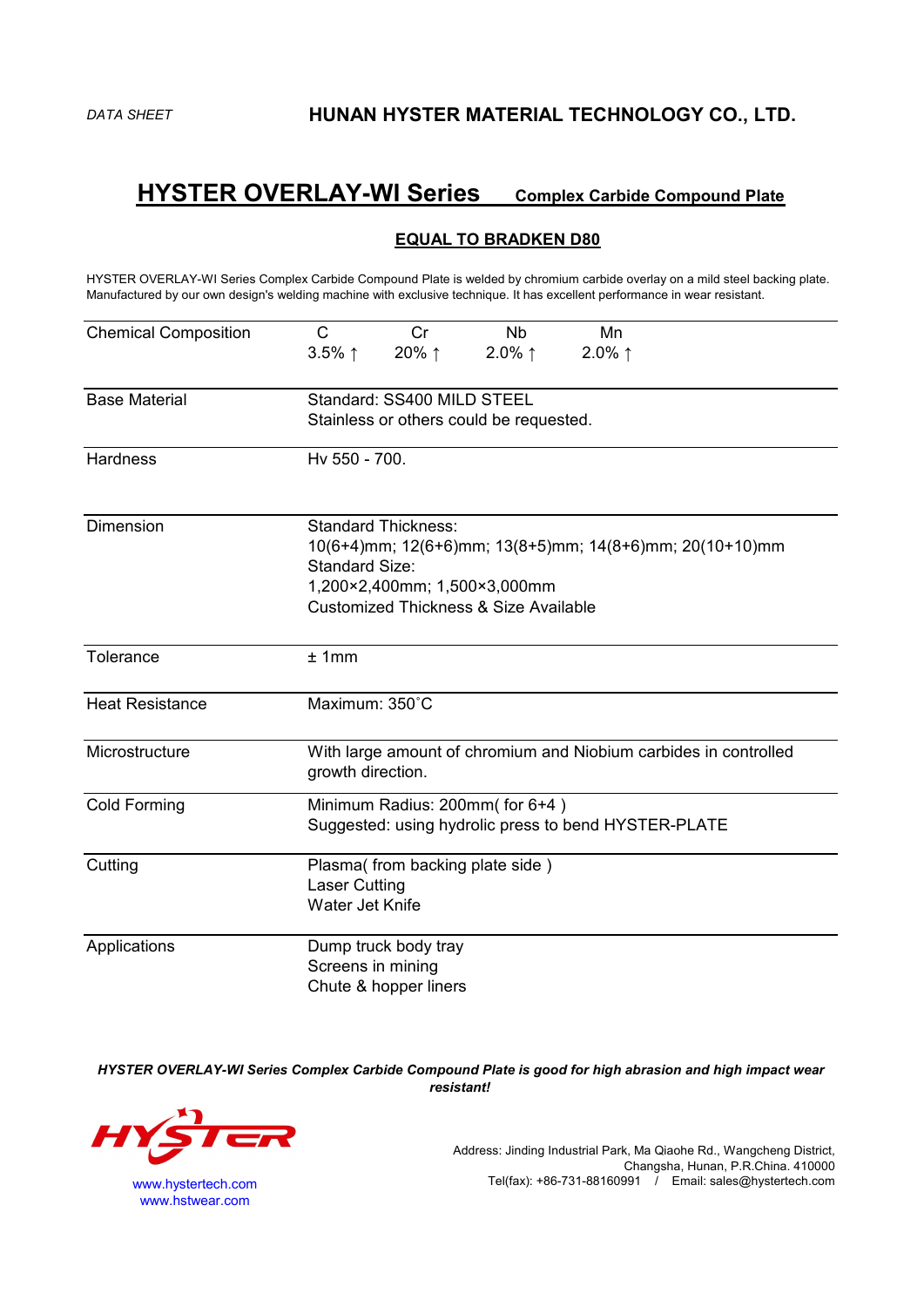*DATA SHEET* **HUNAN HYSTER MATERIAL TECHNOLOGY CO., LTD.**

## **HYSTER OVERLAY-WN Series Chromium Carbide Compound Plate**

### **EQUAL TO BRADKEN D90**

HYSTER OVERLAY-WN Series Chromium Carbide Compound Plate is welded bychromium carbide overlay on a mild steel backing plate. Manufactured byour own design's welding machine with exclusive technique. It has excellent performance in wear resistant.

| <b>Chemical Composition</b> | $\mathsf{C}$                                                                           | Cr                                               | <b>Nb</b> | Mn | Si          | Fe           |  |  |  |
|-----------------------------|----------------------------------------------------------------------------------------|--------------------------------------------------|-----------|----|-------------|--------------|--|--|--|
|                             | $3.5\%$ ↑                                                                              | 23% ↑                                            | $\times$  | X  | $\times$    | $\times$     |  |  |  |
|                             |                                                                                        |                                                  |           |    |             |              |  |  |  |
| <b>Base Material</b>        | Standard: SS400 MILD STEEL                                                             |                                                  |           |    |             |              |  |  |  |
|                             | Stainless or others could be requested.                                                |                                                  |           |    |             |              |  |  |  |
| Hardness                    | HRC 60-63.                                                                             |                                                  |           |    |             |              |  |  |  |
| Dimension                   | <b>Standard Thickness:</b>                                                             |                                                  |           |    |             |              |  |  |  |
|                             | 10(6+4)mm; 12(6+6)mm; 13(8+5)mm; 14(8+6)mm; 20(10+10)mm                                |                                                  |           |    |             |              |  |  |  |
|                             | Standard Size:<br>1,200×2,400mm; 1,500×3,000mm                                         |                                                  |           |    |             |              |  |  |  |
|                             |                                                                                        | <b>Customized Thickness &amp; Size Available</b> |           |    |             |              |  |  |  |
|                             |                                                                                        |                                                  |           |    |             |              |  |  |  |
| Tolerance                   | ±1mm                                                                                   |                                                  |           |    |             |              |  |  |  |
| <b>Heat Resistance</b>      | Maximum: 350°C                                                                         |                                                  |           |    |             |              |  |  |  |
| Microstructure              | Mixture of high volume hexagonal shaped chromium carbide in tough                      |                                                  |           |    |             |              |  |  |  |
|                             | austenitic and martensitic matrix                                                      |                                                  |           |    |             |              |  |  |  |
|                             | Volume Fraction Primary Carbides:30%                                                   |                                                  |           |    |             |              |  |  |  |
| Cold Forming                |                                                                                        |                                                  |           |    |             |              |  |  |  |
|                             | Minimum Radius: 200mm(for 6+4)<br>Suggested: using hydrolic press to bend HYSTER-PLATE |                                                  |           |    |             |              |  |  |  |
| Cutting                     | Plasma(from backing plate side)                                                        |                                                  |           |    |             |              |  |  |  |
|                             | Laser Cutting                                                                          |                                                  |           |    |             |              |  |  |  |
|                             | Water Jet Knife                                                                        |                                                  |           |    |             |              |  |  |  |
| Applications                | -ASH LINES                                                                             |                                                  |           |    | -CYCLONES   |              |  |  |  |
|                             | $-DUCT$                                                                                |                                                  |           |    | -CLASSIFIER |              |  |  |  |
|                             |                                                                                        | -CONVEYOR CASING<br>-DISCHARGE FUNNELS           |           |    |             |              |  |  |  |
|                             |                                                                                        | -FAN BLANDES & HOUSINGS                          |           |    |             | -ORE CHUTES  |  |  |  |
|                             |                                                                                        | -CHUTE & HOPPER LINERS                           |           |    |             | -SLAG CHUTES |  |  |  |

*HYSTER OVERLAY-WN Series Chromium Carbide Compound Plate is good for severe sliding abrasion and fine particle abrasion, but low impact resistant.*



Address: Jinding Industrial Park, Ma Qiaohe Rd., Wangcheng District, Changsha, Hunan, P.R.China. 410000 www.hystertech.com Tel(fax): +86-731-88160991 / Email: sales@hystertech.com